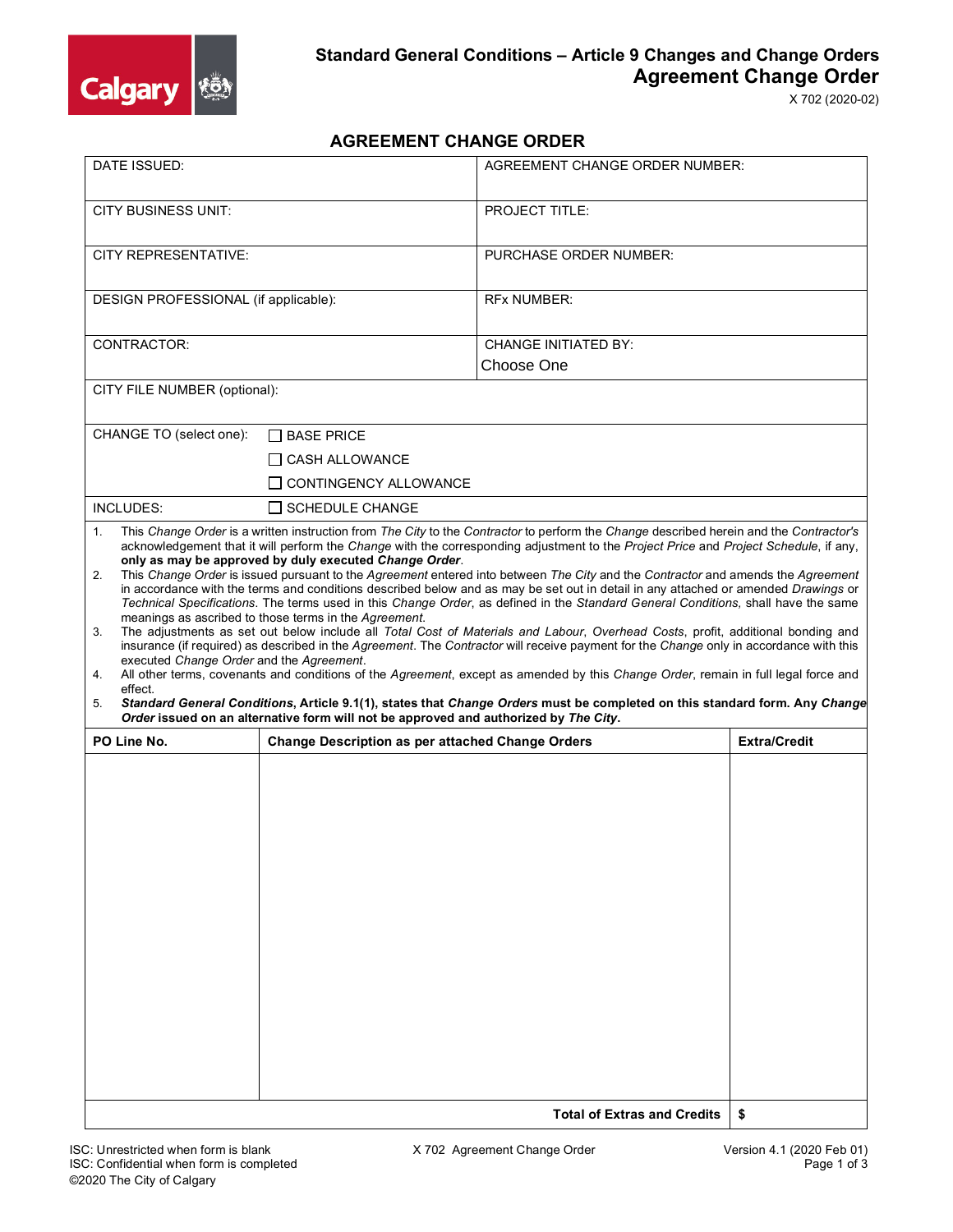

## **Standard General Conditions – Article 9 Changes and Change Orders Agreement Change Order**

X 702 (2020-02)

| <b>AGREEMENT CHANGE (all amounts exclude GST)</b>                                                                                                                                                                                                                        |            |    |                  |             |  |  |  |
|--------------------------------------------------------------------------------------------------------------------------------------------------------------------------------------------------------------------------------------------------------------------------|------------|----|------------------|-------------|--|--|--|
| Original Agreement Amount (PO) Subtotal                                                                                                                                                                                                                                  |            |    | \$               |             |  |  |  |
| Authorized Agreement Amount Subtotal to date                                                                                                                                                                                                                             |            |    | \$               |             |  |  |  |
| Amount of this Agreement Change Order                                                                                                                                                                                                                                    |            |    | \$               |             |  |  |  |
| REVISED AGREEMENT AMOUNT (PO) SUBTOTAL                                                                                                                                                                                                                                   |            |    | \$               |             |  |  |  |
| Original Scheduled Operational Date (YYYY-MM-DD)                                                                                                                                                                                                                         |            |    |                  |             |  |  |  |
| Change to Schedule (in days or months)                                                                                                                                                                                                                                   |            |    |                  |             |  |  |  |
| REVISED SCHEDULED OPERATIONAL DATE (YYYY-MM-DD)                                                                                                                                                                                                                          |            | 40 |                  |             |  |  |  |
| <b>AUTHORIZATION</b>                                                                                                                                                                                                                                                     |            |    |                  |             |  |  |  |
| CONTRACTOR'S AUTHORIZED<br><b>REPRESENTATIVE</b>                                                                                                                                                                                                                         |            |    |                  |             |  |  |  |
|                                                                                                                                                                                                                                                                          | PRINT NAME |    | <b>SIGNATURE</b> | <b>DATE</b> |  |  |  |
| RECOMMENDED BY THE CITY'S<br>DESIGN PROFESSIONAL (if applicable)                                                                                                                                                                                                         |            |    |                  |             |  |  |  |
|                                                                                                                                                                                                                                                                          | PRINT NAME |    | <b>SIGNATURE</b> | <b>DATE</b> |  |  |  |
| <b>CITY REPRESENTATIVE</b>                                                                                                                                                                                                                                               |            |    |                  |             |  |  |  |
|                                                                                                                                                                                                                                                                          | PRINT NAME |    | <b>SIGNATURE</b> | <b>DATE</b> |  |  |  |
| <b>DEPT ID OWNER</b>                                                                                                                                                                                                                                                     |            |    |                  |             |  |  |  |
| DEPT ID                                                                                                                                                                                                                                                                  | PRINT NAME |    | <b>SIGNATURE</b> | <b>DATE</b> |  |  |  |
| DIRECTOR, SUPPLY MANAGEMENT OR<br>OTHER AUTHORIZED SIGNATURE                                                                                                                                                                                                             |            |    |                  |             |  |  |  |
|                                                                                                                                                                                                                                                                          | PRINT NAME |    | <b>SIGNATURE</b> | <b>DATE</b> |  |  |  |
| Note: All italicized terms and expressions used on this Form X 702 are defined in The City of Calgary's most recent Standard General Conditions. In the event<br>that there is a conflict in the defined terms, the meanings as ascribed in the Agreement shall prevail. |            |    |                  |             |  |  |  |
| <b>ORIGINAL:</b> Supply Management (Mail Code # 8140)                                                                                                                                                                                                                    |            |    |                  |             |  |  |  |

**COPY TO:** Business Unit File; *Contractor*; Law Department – Paralegal (Corporate Services, Mail Code # 8053)